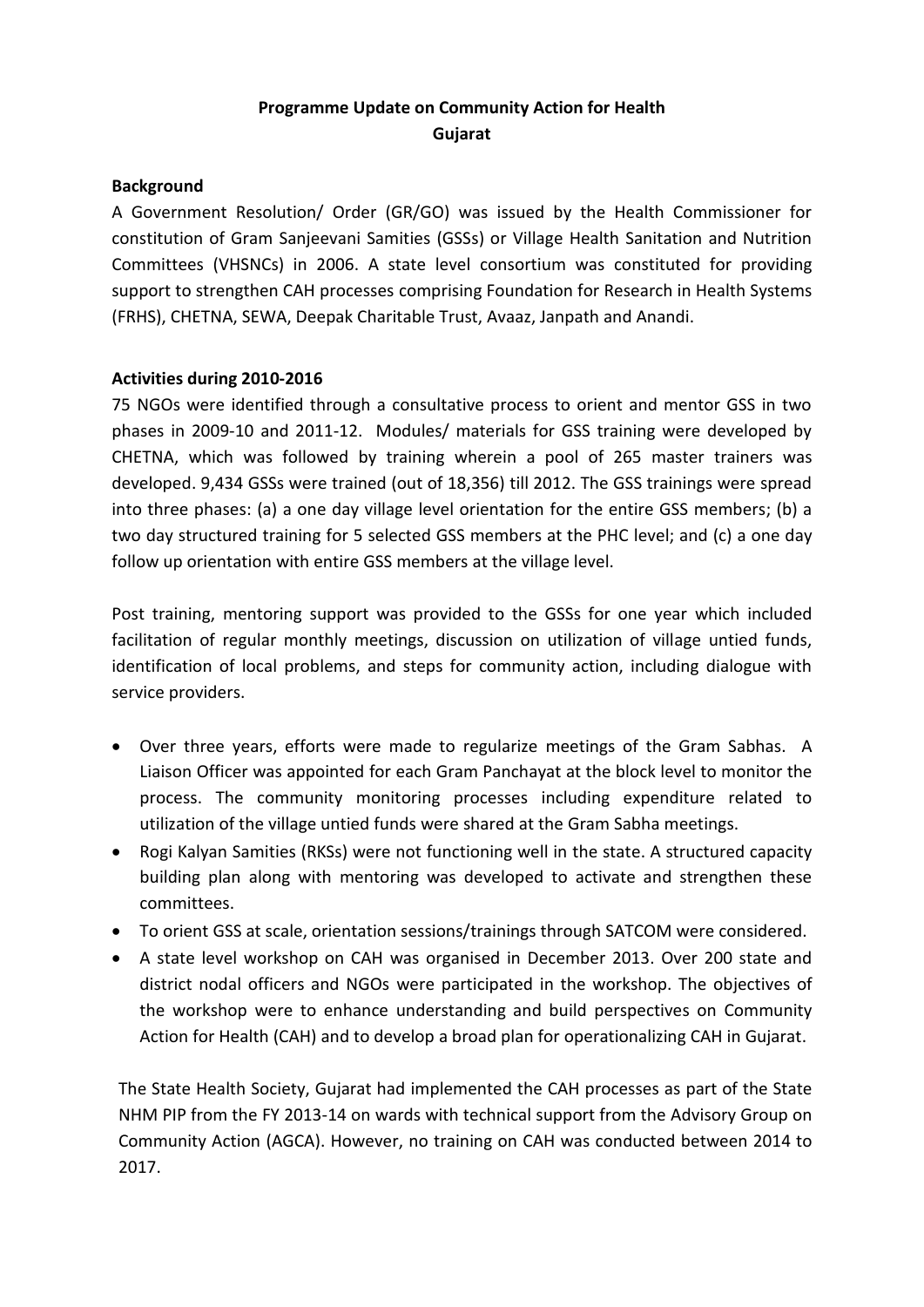Subsequent to the follow up meetings with the State NHM officials to develop plans for reinitiation of the CAH processes, the issue was raised in the Common Review Mission in November 2016. As a result, three Regional Training of Trainers (TOTs) were organised in 2017-18 for Gandhinagar, Rajkot and Vadodara regions. In addition, state NHM officers participated in the Regional Consultation on Community Action for Health organised in Mumbai on January 31-February 1, 2017 by the AGCA on behalf of the Ministry of Health and Family Welfare wherein the state was convinced about the CAH process based on the learnings from other states.

#### **Activities during 2017-19**

A policy decision was taken to reinitiate the CAH process covering 79 high priority talukas (HPTs) in sub-centre headquarter villages in the FY 2017-18; 118 priority talukas in the FY 2018-19; and 51 normal talukas in the FY 2019-20. Followed this, state ToTs for VHSNC master trainers' were organised at the state



level during 2018-19. Besides, a session on CAH was included in the VHSNC training, which was facilitated by the AGCA.

### **Sub centre village taken for Community Monitoring in the first phase as a strategy**

State trainers oriented the district nodal officers on CAH in each district. Further, the state VHSNC trainers oriented the VHSNC members on community monitoring in a cascade model. In the first phase, the state decided to include sub-centre villages to monitor the health services across the state as a strategy since the mobilisation of community seemed to be very difficult to monitor the health services, which was later extended to other villages with inclusion of PHCs in a phased manner.

#### **Community Monitoring and Organisation of Jan Samwads (Public Dialogue)**

Community Monitoring guidelines were translated in Gujarati and the tool was customised as per the state context. The AGCA Secretariat and state NHM team had undertaken visits to the intervention areas to understand the outcomes of the process. Community monitoring was undertaken in 3,710 sub centre villages in 2017-18; 5,253 sub centre villages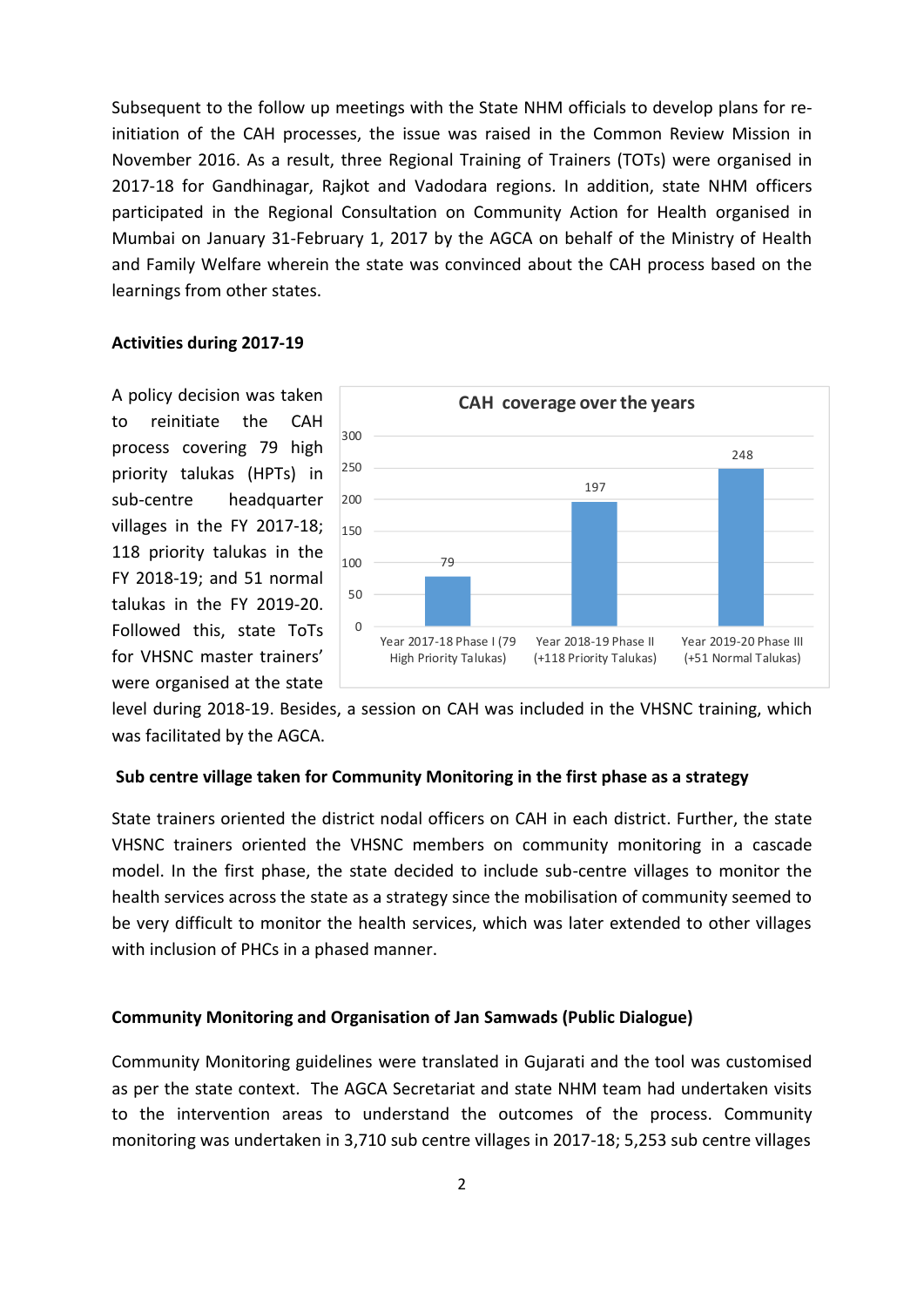in 2018-19; and 9,231 sub-centres in 2019-20. 534 PHCs were coved in 2017-18; 1,093 PHCs

in 2018-19; and 1,474 PHCs in 2019-20. 4 Jan Samwads were organised in Bharuch, Narmada and Suriendernagar regions in 2017-18 wherein local issues such as late arrival of 104 ambulance services, and pending ASHA and JSY payments were sorted out. The tools were revised and field tested in 2018. Report cards were generated in 908 villages and 79 Jan Samwads were organised with a participation of over 7500 participants in 2018-19.



| <b>Master Trainers</b> |                 | <b>People trained</b> |                                  | <b>Urban Area</b> |              |            |  |  |  |
|------------------------|-----------------|-----------------------|----------------------------------|-------------------|--------------|------------|--|--|--|
| <b>State</b>           | <b>District</b> | Block/<br>Prakhand    | <b>Community</b><br><b>Level</b> | <b>Cities</b>     | <b>Wards</b> | <b>MAS</b> |  |  |  |
| 249                    | 221             | 750                   | 17,430                           | 84                |              | 9,651      |  |  |  |

### **Training status on Community Action for Health till December 2019**

#### **CAH Activities: A Snapshot**



**AGCA members facilitating a state level meeting ( 2017-18)**



**Community monitoring of services at Bijapur Sub centre in Tapi district**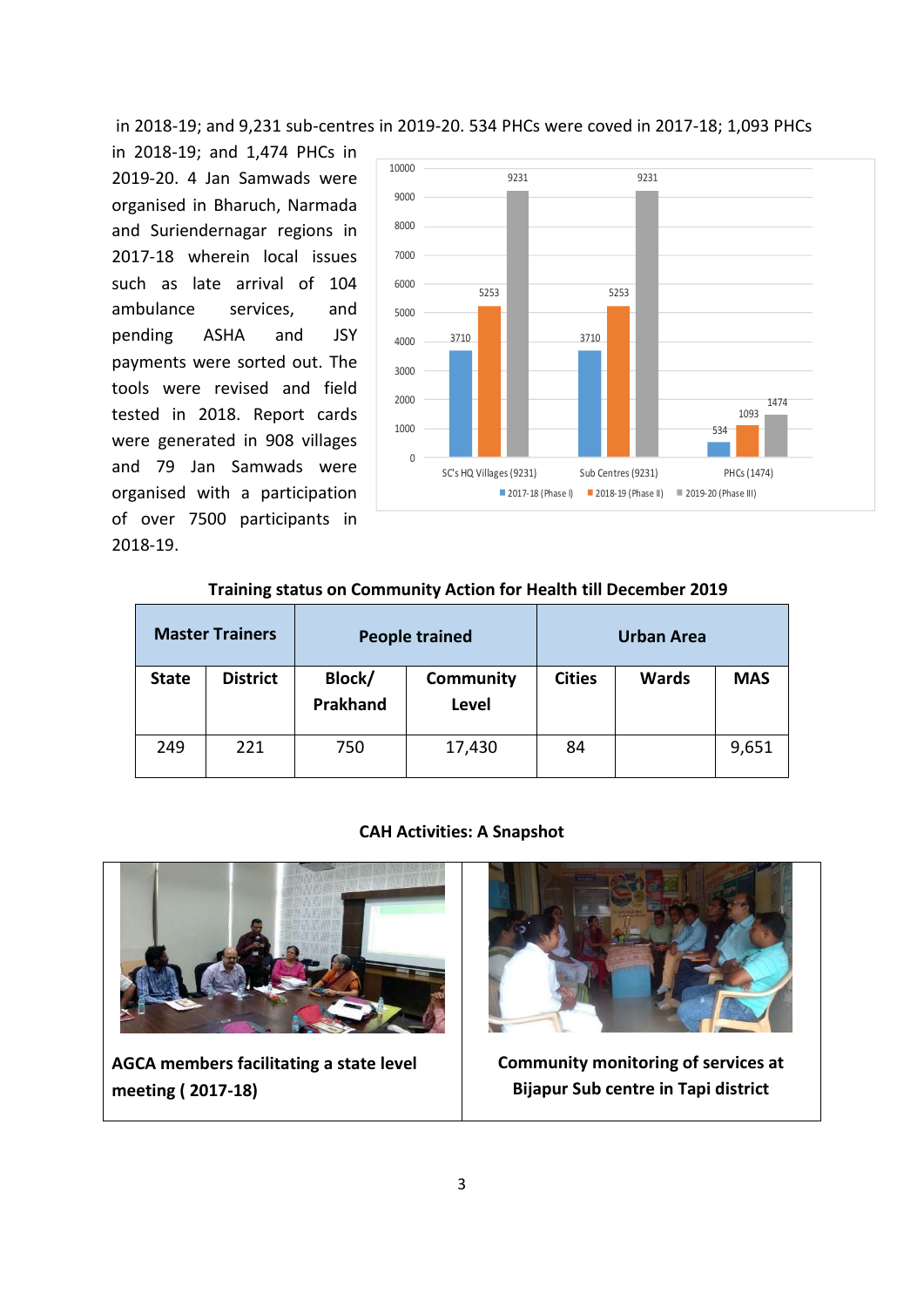

**Regional facilitation progress in Vadodara region (2017-18)**



**Field meeting in progress for Jan Samwad in Behruch district (2017-18)**

#### **Sl No Year Budget proposed (in Lakhs) Budget approved (in Lakhs) Activities approved** 1. 2015- 16 150.96 29.44 **Approved activities:** a) State level review meeting of Technical Support Group b) Quarterly meetings of sub group, c) Development of IEC material, CD etc., approved but budget to be taken from IEC budgets, d) Review meeting of district level implementation partners, e) Preparation of the training kit for GSS/RKS, f) Strengthening pf PMCs at block and district level. and g) One round of Jan Samwad.  $2. \ 2016 -$ 17 487 19.92 **Approved activities**: a) Health Action Plans at the state, district and block levels b) meetings on state level support group on community action c) Review meeting of district level partners d) Strengthening of DPMCs e) IEC and folk media f) Jan Samwads  $3. \ 2017 -$ 18 84.31 84.31 **Activities approved:** a) health action plan at state @ rs. 7 lakhs, DHAP @ Rs. 27.30, BHAP @ Rs. 7.50; b) District level ToT of VHSNC  $\omega$  Rs. 5000 each training = Rs. 1.65; DHS, CHC, PHC training on RSK @ Rs. 5000 each = Rs. 1.65; c) Rs. 2.49 Lakhs for CAH activities at state level; Rs. 8.91 CAH activities at districts; Rs. 22.52 for block and village level activities. VHSNC ToT for two batches, 25 District level ToT.

## **PIP Proposed Vs Approval for Community Action for Health**